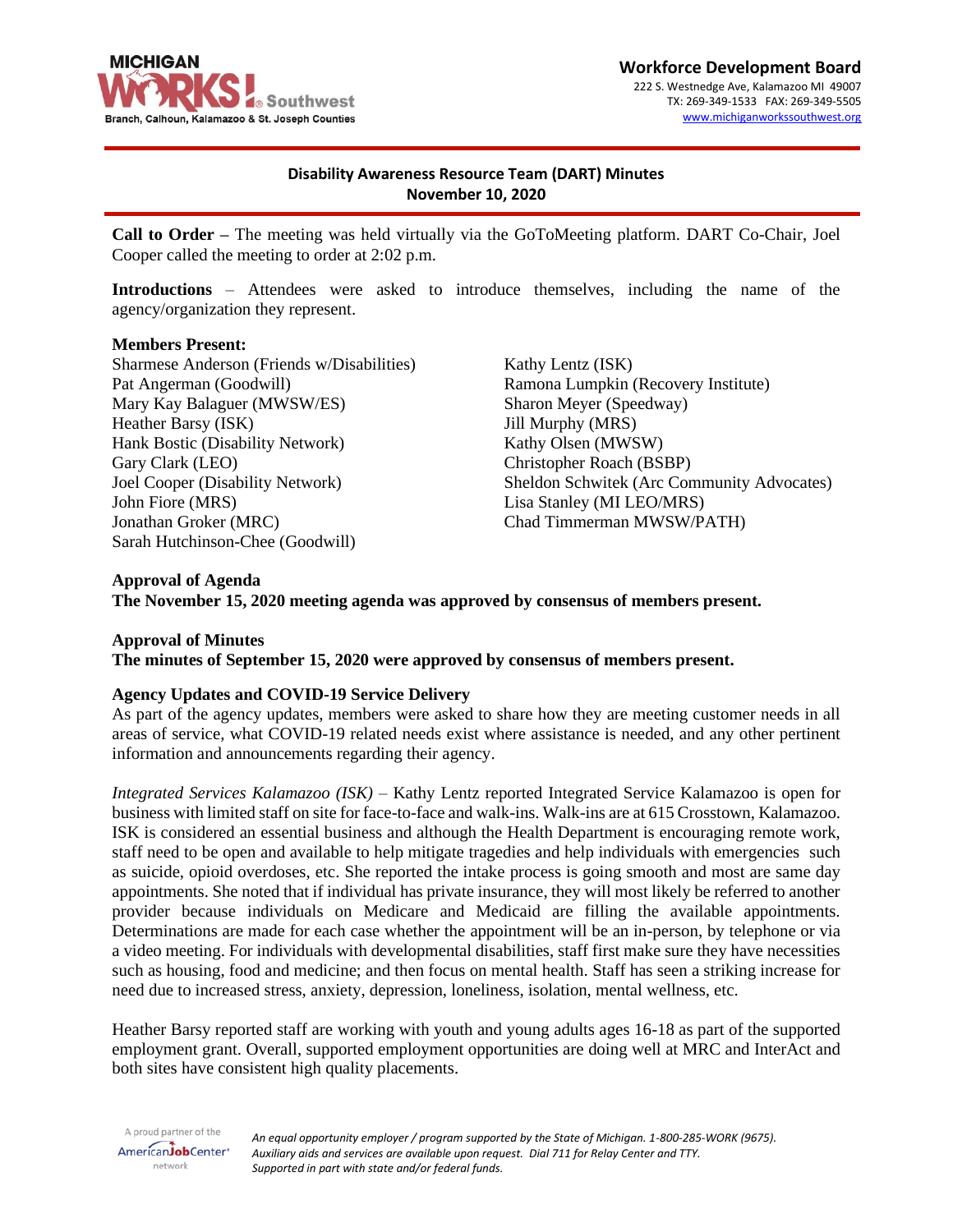*MRC Industries* – Jonathan Groker reported skill building is at less than 50% attendance as quite a few individuals are nervous about coming back. Staff are seeing many opportunities for additional skill building work and MRS is situated well to receive these orders. He also noted there are many job openings for entry level positions and staff are seeing an increase in placements.

*MichiganWorks! Southwest (MW!SW)* – Chad Timmerman reported the PATH program is engaging clients, either virtually or by phone.

**Unique customer need** - He reported PATH staff are seeking individuals or agencies in need of volunteers where the work can be done from home or in some virtual capacity, but mainly from home. Some of the types of projects could include craft work, stuffing envelopes, making calls and handling social media for agencies. This opportunity gives the participants hours towards their community service requirements. Individuals interested in learning more about engaging in this opportunity should contact him by email at [ctimmerman@miworkssw.org](mailto:ctimmerman@miworkssw.org) or by phone at 269-716-6877.

Mary Kay Balaguer reported all MW! Southwest Service Centers in Branch, Calhoun, Kalamazoo & St. Joseph Counties are back to holding virtual and phone meetings, with no in-person meetings. Many workshops are being offered virtually and the workshop information is available at [https://www.michiganworkssouthwest.org/events/.](https://www.michiganworkssouthwest.org/events/) Partner meetings are conducted virtually in all four counties. The Youth Opportunities Unlimited (YOU) building on South Street is open by appointment only from 8 a.m. to 3 p.m.; however, a limited number of individuals can be in the building at any one time. Staff are updating policies and procedures to address the current situation. Staff continue to receive calls from customers seeking assistance with their Unemployment insurance claims. Employers are hiring and individuals are getting jobs. She encouraged members to subscribe to the [Michigan Works!](https://gcc01.safelinks.protection.outlook.com/?url=https%3A%2F%2Fmadmimi.com%2Fsignups%2F231418%2Fjoin%3Fattempt_id%3D1184236-160328157-7086264396-7aef73816650fcfe02da65f2d71f883b2c2bcad8&data=04%7C01%7CBrottL%40michigan.gov%7C62ec2115554648bd8e8708d884ca35fe%7Cd5fb7087377742ad966a892ef47225d1%7C0%7C1%7C637405351317913470%7CUnknown%7CTWFpbGZsb3d8eyJWIjoiMC4wLjAwMDAiLCJQIjoiV2luMzIiLCJBTiI6Ik1haWwiLCJXVCI6Mn0%3D%7C2000&sdata=h%2Fqfip5YinD8QVfeCpYhCqxsJgF214Xhc9QYHO3bnTA%3D&reserved=0) Southwest [weekly Jobs Bulletin](https://gcc01.safelinks.protection.outlook.com/?url=https%3A%2F%2Fmadmimi.com%2Fsignups%2F231418%2Fjoin%3Fattempt_id%3D1184236-160328157-7086264396-7aef73816650fcfe02da65f2d71f883b2c2bcad8&data=04%7C01%7CBrottL%40michigan.gov%7C62ec2115554648bd8e8708d884ca35fe%7Cd5fb7087377742ad966a892ef47225d1%7C0%7C1%7C637405351317913470%7CUnknown%7CTWFpbGZsb3d8eyJWIjoiMC4wLjAwMDAiLCJQIjoiV2luMzIiLCJBTiI6Ik1haWwiLCJXVCI6Mn0%3D%7C2000&sdata=h%2Fqfip5YinD8QVfeCpYhCqxsJgF214Xhc9QYHO3bnTA%3D&reserved=0) to stay up-to-date on the latest job openings, virtual workshops, and other workforce development news.

**Unique customer need** - Staff are currently seeking assistance in locating a shoe size of 14D for one of the youth participants.

*Goodwill Industries of Southwestern Michigan* – Sarah Hutchison-Chee reported the Goodwill stores and plant are open for business. Pat Angerman reported Vocational Rehab is meeting face-to-face whenever possible and staff are also doing job development.

*Michigan Rehabilitation Services (MRS)* – Jill Murphy reported Project SEARCH is operating with 11 students and creative placements are taking place at six locations. The Certified Nurse Assistant (CNA) class is finishing up and students will be testing in two weeks. The MRS office on Westnedge is closed and staff continue to work remotely. Staff are not permitted to do face-to-face meetings; however, some partners are able to hold them. She noted that she too is seeing that there are many jobs available.

*Michigan Rehabilitation Services (MRS) Business Services* - Lisa Stanley reported the Michigan Career and Technical Institute (MCTI) is up and running with a reduced number of students on campus.

*Bureau of Services for Blind Persons (BSBP)* – Christopher Roach reported BSBP is receiving a lot of referrals. There are no in-person meetings for BSBP staff; thus, they are conducting meetings virtually. Some partners are able to meet with employers. Staff at the Oakland facility are being trained on providing virtual services. Staff are hoping that the BSBP facility can open soon for some one-on-one meetings with social distancing.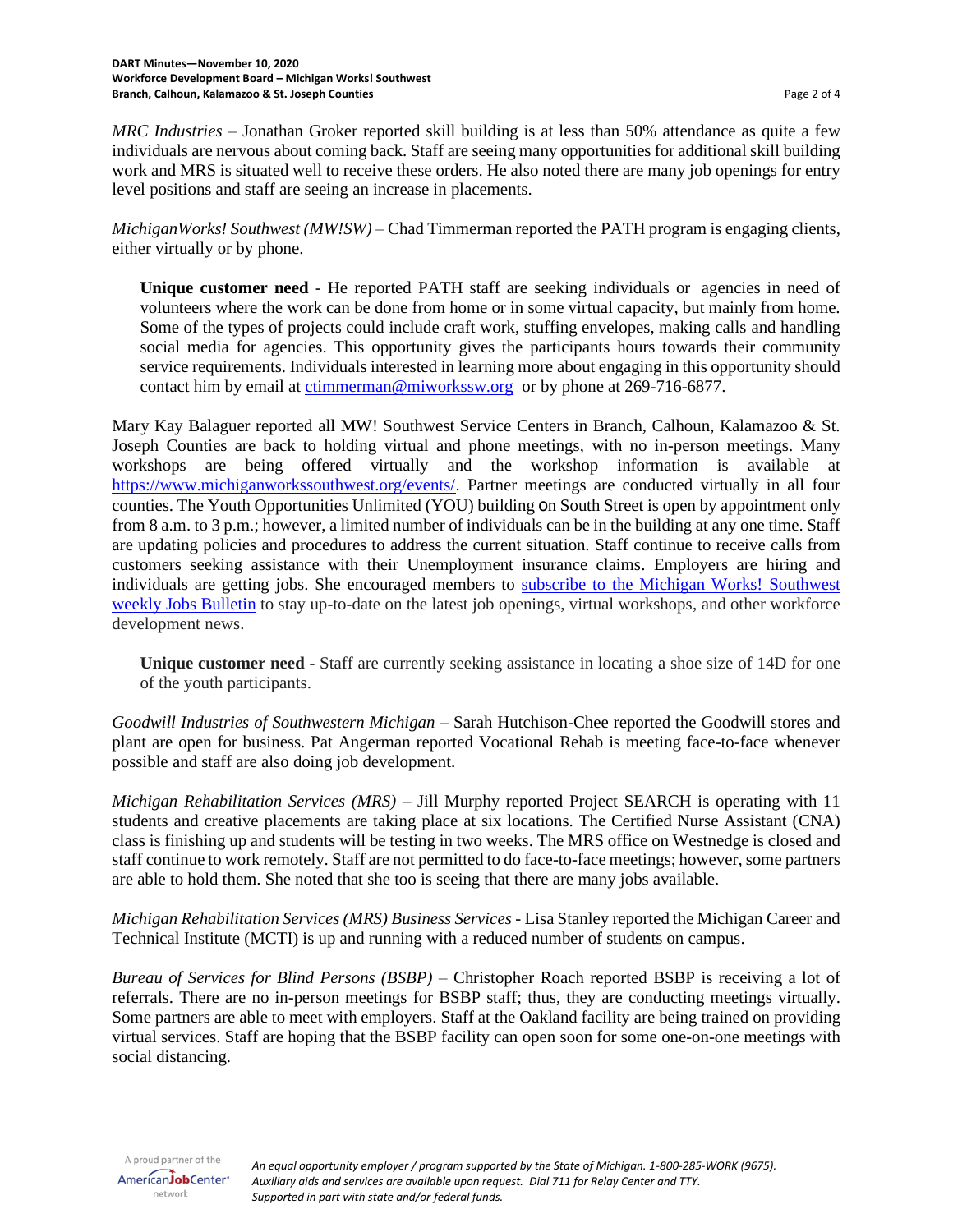*Recovery Institute* – Ramona Lumpkin reported the Recovery Institute is hosting online virtual meetings with various groups as well as holding some one-on-one meetings at the library or with the court. Staff are finding virtual/remote meetings to be difficult for customers.

*Arc Community Advocates* – Sheldon Schwitek reported due to the most recent Executive Orders issued by the Governor, staff have moved back to remote work with only one person in the office at a time to limit exposure. Face-to-face meetings with customers are limited. Staff are packing up the office for a move back to the Vine Street area.

*MI Department of Labor and Economic Opportunity* – Gary Clark reported staff have been out of the office since March. Their building lease expired and it will be at least 18 more months before a bid for a new location will be released. There is \$28 million available for Going Pro Training Fund grants. Businesses cannot use last year's submissions because the scoring changed and therefore, they must submit a new application. He further reported the Clean Slate Laws most likely will not go into effect for a couple of years. In the interim, LEO-WD has \$4 million available for pilot programs in all MW! areas to help customers who would be affected by these new laws (e.g. expungement, attorney fees, etc.). Staff are not seeing any changes for the Trade (TAA), TANF and WIOA programs. Michigan Works! offices around the State are working remotely.

*Speedway* – Sharon Meyer reported Speedway is hiring all over Southwest Michigan and Northern Indiana. Interviewing has been challenging and to connect with applicants she uses texting and has conducted both drive-thru and virtual interviews. Speedway has been promoting their Employee Assistance Program (EAP) with their employees.

Friends with Disabilities – Sharmese Anderson reported customers are having a hard time connecting on Metro Connect. To help address this barrier, Friends with Disabilities staff are assisting customers with gift cards for Uber rides; however, they are encountering some problems with Uber availability as well.

*Disability Network of Southwest Michigan* – Hank Bostik reported he has been assisting veterans with benefits planning. Many of the veterans are reaching out to Disability Network, while others are referred by partners. Professional development available during November and December through Disability Network Southwest Michigan include Web movies and discussions on November 18 and December 8 and Ableism 101 workshops on December 10 and 16. More information is available at [http://www.dnswm.org/events/.](http://www.dnswm.org/events/)

**Unique customer need** - Staff are working with Veterans in need of employment opportunities that they can to try-out a few hours a week. Members asked Hank to share the skills, strengths and interests of the veterans in need and partners may then be able to assist with referrals.

Veteran Services – Carrie Headworth was not able to attend the meeting; however, she sent information via email and requested that it be shared with members. "If you are a veteran out and about on Veterans Day (Wed, Nov 11) or wish to order in/shop to celebrate Veterans' Day, check out these links:"

- <https://www.blogs.va.gov/VAntage/80347/veterans-day-2020-discounts/>
- [https://militarybenefits.info/miscellaneous-discounts-veterans-day-deals-veterans/](https://gcc01.safelinks.protection.outlook.com/?url=https%3A%2F%2Fmilitarybenefits.info%2Fmiscellaneous-discounts-veterans-day-deals-veterans%2F&data=04%7C01%7CHeadworthC%40michigan.gov%7C015638ff738149b84e4008d884bdda67%7Cd5fb7087377742ad966a892ef47225d1%7C0%7C0%7C637405298229014065%7CUnknown%7CTWFpbGZsb3d8eyJWIjoiMC4wLjAwMDAiLCJQIjoiV2luMzIiLCJBTiI6Ik1haWwiLCJXVCI6Mn0%3D%7C1000&sdata=jh%2FYuoL5ZrHlB28edvHu0SnXLh6QAkQyq7nag%2BGVZPg%3D&reserved=0)

## **Work Group Updates**

## *Curriculum - At Your Desktop Training and Resources*

Mary Kay Balaguer reported staff are tracking which of the At Your Desktop training modules they complete. Kathy Olsen reported the Desktop Training modules are posted on the Michigan Works! Southwest website. To access the training modules, viewers should select the About tab, then select Board,